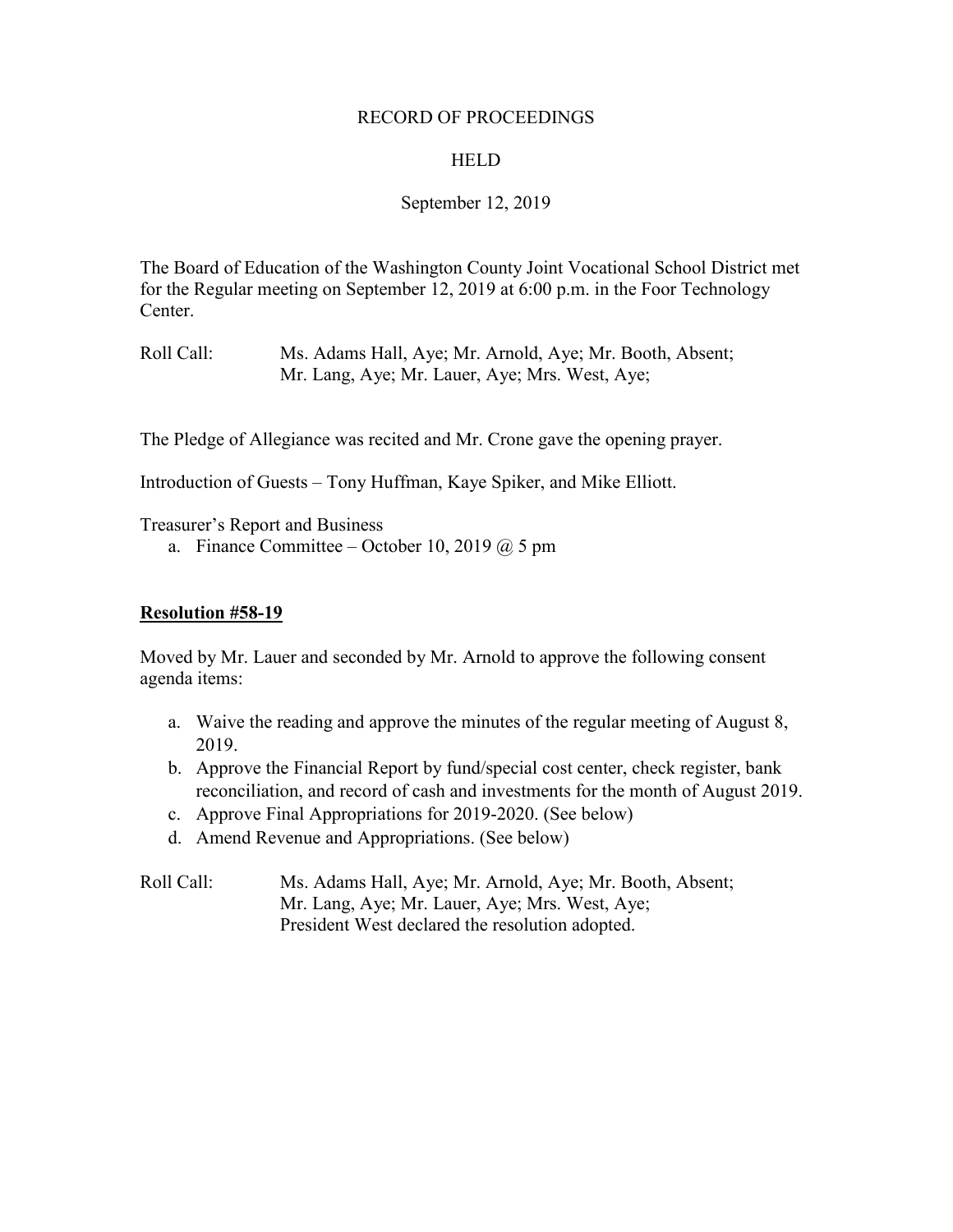Page 6160 Minutes – Washington County JVS District September 12, 2019

| <b>WASHINGTON COUNTY CAREER CENTER</b><br><b>FY20 PERMANENT APPROPRIATIONS</b> |                   |  |  |
|--------------------------------------------------------------------------------|-------------------|--|--|
| Fund                                                                           | Permanent         |  |  |
|                                                                                | Appropriation     |  |  |
| 001 General Fund                                                               | 6,616,002.00<br>S |  |  |
| 001-9992 Cap. & Maint. Set aside                                               | 81,500.00         |  |  |
| <b>TOTAL</b>                                                                   | 6,697,502.00      |  |  |
| <b>Special Revenue Funds</b>                                                   |                   |  |  |
| <b>Staff Service Fund</b><br>007                                               | 2,500.00          |  |  |
| 019-919F Foundtions - Outdoor Training                                         | 55,000.00         |  |  |
| 019-919J JobsOHio                                                              | 259,877.00        |  |  |
| 499-916D Ohio Adult Diploma Grant                                              | 40,000.00         |  |  |
| 499-919J Regional Job Training Grant                                           | 75,767.50         |  |  |
| 501-9020 ASPIRE Grant (FY20)                                                   | 53,900.00         |  |  |
| 524-919S Secondary Carl Perkins (FY19)                                         | 13,681.09         |  |  |
| 524-920S Secondary Carl Perkins (FY20)                                         | 111, 125.28       |  |  |
| 524-920A Adult Perkins (FY20)                                                  | 143,528.12        |  |  |
| 599-918P ARC POWER Grant (FY18)                                                | 73,428.06         |  |  |
| 599-918R Rural Education Program (FY18)                                        | 343.81            |  |  |
| 599-919R Rural Education Program (FY19)                                        | 7,067.00          |  |  |
| 599-920R Rural Education Program (FY20)                                        | 55,425.00         |  |  |
| <b>TOTAL</b>                                                                   | 891,642.86        |  |  |
| <b>Capital Projects Funds</b>                                                  |                   |  |  |
| 003<br>Permanent Improvement                                                   | 300,000.00        |  |  |
|                                                                                |                   |  |  |
| <b>TOTAL</b>                                                                   | 300,000.00        |  |  |
| <b>Enterprise</b>                                                              |                   |  |  |
| Lunchroom<br>006                                                               | 211,816.00        |  |  |
| <b>Uniform Supply</b><br>009                                                   | 46,430.00         |  |  |
| Rotary - Customer Service<br>011                                               | 72,400.00         |  |  |
| 012<br><b>Adult Education</b>                                                  | 2,546,202.00      |  |  |
| <b>TOTAL</b>                                                                   | 2,876,848.00      |  |  |
| <b>Fiduciary</b>                                                               |                   |  |  |
| 007-9001 Scholarship Fund                                                      | 6,531.00          |  |  |
| 007-9002 Scholarship Fund/MOVMC                                                | 6,301.00          |  |  |
| 007-9003 Marietta Community Foundation                                         | 2,750.00          |  |  |
| 022<br><b>Pell Grants</b>                                                      | 400,000.00        |  |  |
| 022-9001 Unclaimed Funds                                                       |                   |  |  |
| 200 Student Activity Fund (Memo Only)                                          | 71,186.01         |  |  |
| <b>TOTAL</b>                                                                   | 486,768.01        |  |  |
| <b>GRAND TOTAL</b>                                                             | \$11,252,760.87   |  |  |
| <b>Board Resolution</b>                                                        |                   |  |  |
| 58-19<br><b>September 12, 2019</b>                                             |                   |  |  |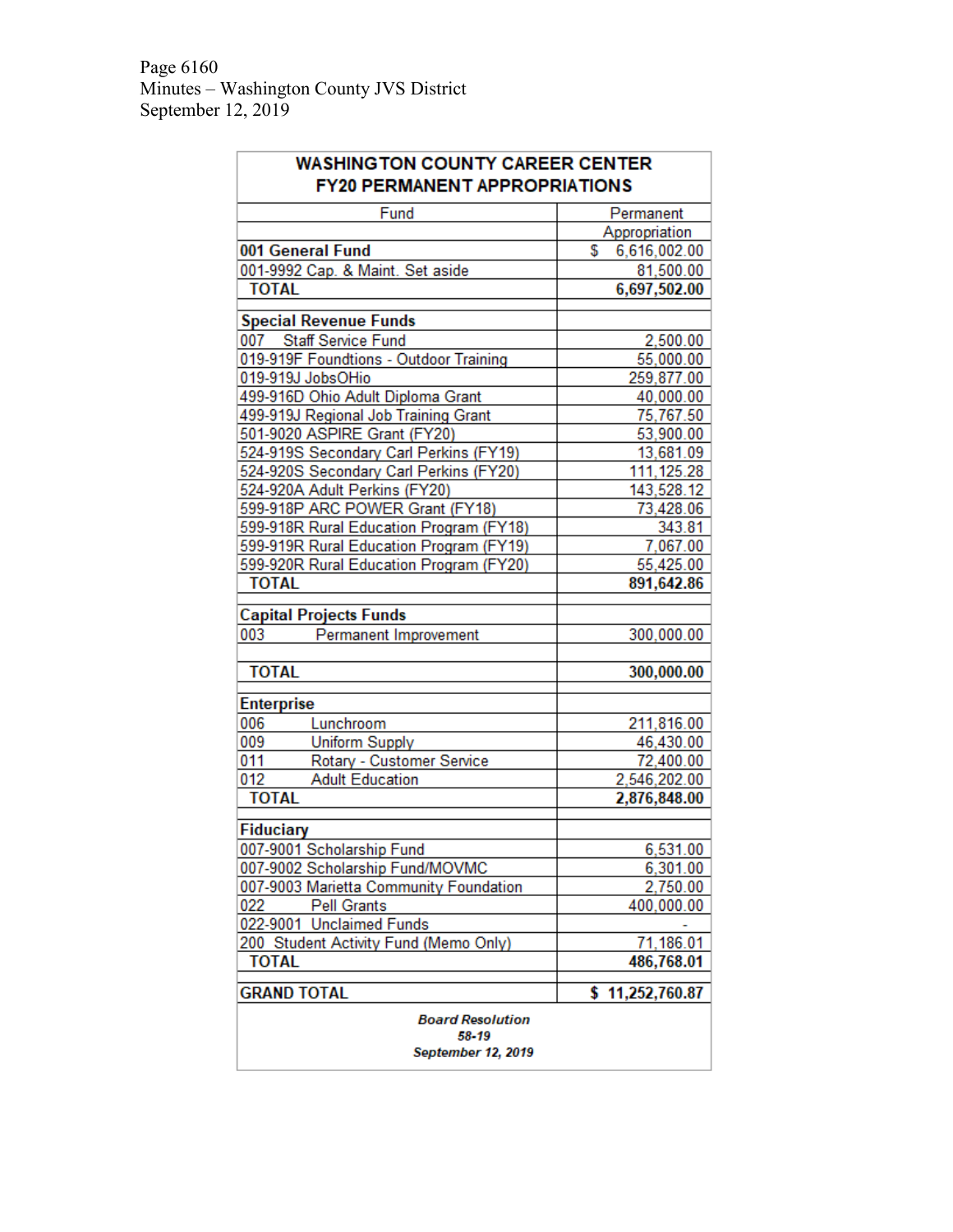# Page 6161 Minutes – Washington County JVS District September 12, 2019

#### **WASHINGTON COUNTY CAREER CENTER** FY 20 CERTIFICATE/APPROPRIATIONS

|                                           | <b>Official</b><br><b>CERT</b><br>7/1/2019 | <b>AMEND</b><br><b>CERT</b><br>9/12/2019 | <b>TOTAL</b><br><b>AMENDED</b><br><b>CERTIFICATE</b> | <b>TEMP</b><br>Approp<br>7/1/2019 | Permanent<br>Approp<br>9/13/2018 | <b>TOTAL</b><br><b>FINAL</b><br><b>APPROPRIATIONS</b> |
|-------------------------------------------|--------------------------------------------|------------------------------------------|------------------------------------------------------|-----------------------------------|----------------------------------|-------------------------------------------------------|
| <b>General Fund</b>                       | 12,530,230.22                              |                                          | 12,530,230.22                                        | 6,647,132.00                      | 50,370.00                        | 6,697,502.00                                          |
|                                           |                                            |                                          |                                                      |                                   |                                  |                                                       |
| <b>Special Revenue Funds</b>              |                                            |                                          |                                                      |                                   |                                  |                                                       |
| 007 Staff Service Fund                    | 17,469.78                                  |                                          | 17,469.78                                            | 1,000.00                          | 1,500.00                         | 2,500.00                                              |
| 019-919F - Foundation Fund - Outdoor      | 55,000.00                                  |                                          | 55,000.00                                            | 55,000.00                         |                                  | 55,000.00                                             |
| 019-919J - JobsOhio                       | 259,877.00                                 |                                          | 259,877.00                                           | 259,877.00                        |                                  | 259,877.00                                            |
| 451-9019 Ohio K-12 Connectivity Grant     | 1,800.00                                   |                                          | 1,800.00                                             | 0.00                              |                                  | 0.00                                                  |
| 499-916D Adult Diploma                    | 40,357.76                                  |                                          | 40,357.76                                            | 40,000.00                         |                                  | 40,000.00                                             |
| 499-919J Regional Job Training Grant      | 75,767.50                                  |                                          | 75,767.50                                            | 75,767.50                         |                                  | 75,767.50                                             |
| 501-9019 ASPIRE Grant                     | (6.273.49)                                 |                                          | 0.00                                                 | 0.00                              |                                  | 0.00                                                  |
| 501-9020 ASPIRE Grant                     | 53,900.00                                  |                                          | 53,900.00                                            | 53,900.00                         |                                  | 53,900.00                                             |
| 524-919A Carl Perkins - Adult (FY19)      | (8,220.26)                                 |                                          | 0.00                                                 | 0.00                              |                                  | 0.00                                                  |
| 524-919S Carl Perkins - Secondary (FY19   | 3,466.11                                   |                                          | 13,681.09                                            | 13,681.09                         |                                  | 13,681.09                                             |
| 524-920A Carl Perkins - Adult (FY20)      | 111.125.28                                 |                                          | 111,125.28                                           | 111.125.28                        |                                  | 111.125.28                                            |
| 524-920S Carl Perkins - Secondary (FY20   | 143,528.12                                 |                                          | 143,528.12                                           | 143,528.12                        |                                  | 143,528.12                                            |
| 599 ARC - Power IGNAO Grant               | 73,428.06                                  |                                          | 73,428.06                                            | 73,428.06                         |                                  | 73,428.06                                             |
| 599-918R Rural Education Achievement      | 343.81                                     |                                          | 343.81                                               | 343.81                            |                                  | 343.81                                                |
| 599-919R Rural Education Achievement      | 7,067.00                                   |                                          | 7,067.00                                             | 7,067.00                          |                                  | 7,067.00                                              |
| 599-920R Rural Education Achievement      | 0.00                                       |                                          | 55,425.00                                            | 0.00                              |                                  | 55,425.00                                             |
|                                           |                                            |                                          |                                                      |                                   |                                  |                                                       |
| Total                                     | 828,636.67                                 | 0.00                                     | 908,770.40                                           | 834,717.86                        | 1,500.00                         | 891,642.86                                            |
|                                           |                                            |                                          |                                                      |                                   |                                  |                                                       |
| <b>Capital Projects Funds</b>             |                                            |                                          |                                                      |                                   |                                  |                                                       |
| 003 Permanent Improvement Fund            | 408,344.54                                 |                                          | 408,344.54                                           | 200,000.00                        | 100,000.00                       | 300,000.00                                            |
|                                           |                                            |                                          |                                                      |                                   |                                  |                                                       |
| Total                                     | 408,344.54                                 | 0.00                                     | 408,344.54                                           | 200,000.00                        | 100,000.00                       | 300,000.00                                            |
| <b>Enterprise</b>                         |                                            |                                          |                                                      |                                   |                                  |                                                       |
| 006 Lunchroom Fund                        | 341,919.25                                 |                                          | 341,919.25                                           | 211,816.00                        |                                  | 211,816.00                                            |
| 009 Uniform Supply Fund                   | 107.914.98                                 |                                          | 107,914.98                                           | 44.465.00                         | 1,965.00                         | 46,430.00                                             |
| 011 Rotary-Customer Service               | 162,304.01                                 |                                          | 162,304.01                                           | 72,400.00                         |                                  | 72,400.00                                             |
| 012 Adult Education Fund                  | 3,728,381.15                               | 27,321.00                                | 3,755,702.15                                         | 2,536,202.00                      | 10,000.00                        | 2,546,202.00                                          |
|                                           |                                            |                                          |                                                      |                                   |                                  |                                                       |
|                                           |                                            |                                          |                                                      |                                   |                                  |                                                       |
| Total                                     | 4,340,519.39                               | 27,321.00                                | 4,367,840.39                                         | 2,864,883.00                      | 11,965.00                        | 2,876,848.00                                          |
|                                           |                                            |                                          |                                                      |                                   |                                  |                                                       |
| <b>Internal Service</b>                   |                                            |                                          |                                                      |                                   |                                  |                                                       |
|                                           |                                            |                                          | 0.00                                                 |                                   |                                  | 0.00                                                  |
| Fiduciary                                 |                                            |                                          |                                                      |                                   |                                  |                                                       |
| 007-9001 Scholarship Fund                 | 6,531.72                                   |                                          | 6,531.72                                             | 6,531.00                          |                                  | 6,531.00                                              |
| 007-9002 Mid Ohio Valley Council Scholars | 6,301.12                                   |                                          | 6,301.12                                             | 6,301.00                          |                                  | 6,301.00                                              |
| 007-9003 Marietta Foundation Fund         | 2.780.00                                   |                                          | 2,780.00                                             | 2,000.00                          | 750.00                           | 2.750.00                                              |
| 022 Pell Grants                           | 400,000.00                                 |                                          | 400,000.00                                           | 400,000.00                        |                                  | 400,000.00                                            |
| 022 Unclaimed Funds                       | 583.40                                     |                                          | 583.40                                               | 0.00                              |                                  | 0.00                                                  |
| 200 Student Activity Fund                 | 98.114.56                                  |                                          | 98.114.56                                            | 62,462.62                         | 8,723.39                         | 71,186.01                                             |
|                                           |                                            |                                          |                                                      |                                   |                                  |                                                       |
| <b>Total</b>                              | 514,310.80                                 | 0.00                                     | 514,310.80                                           | 477,294.62                        | 9,473.39                         | 486,768.01                                            |
|                                           |                                            |                                          |                                                      |                                   |                                  |                                                       |
| <b>TOTAL</b>                              | 18.622.041.62                              | 27.321.00                                | 18.729.496.35                                        | 11.024.027.48                     | 173.308.39                       | 11.252.760.87                                         |

Superintendent's Report and Business

- a. First Day of School
- b. Release of State Report Card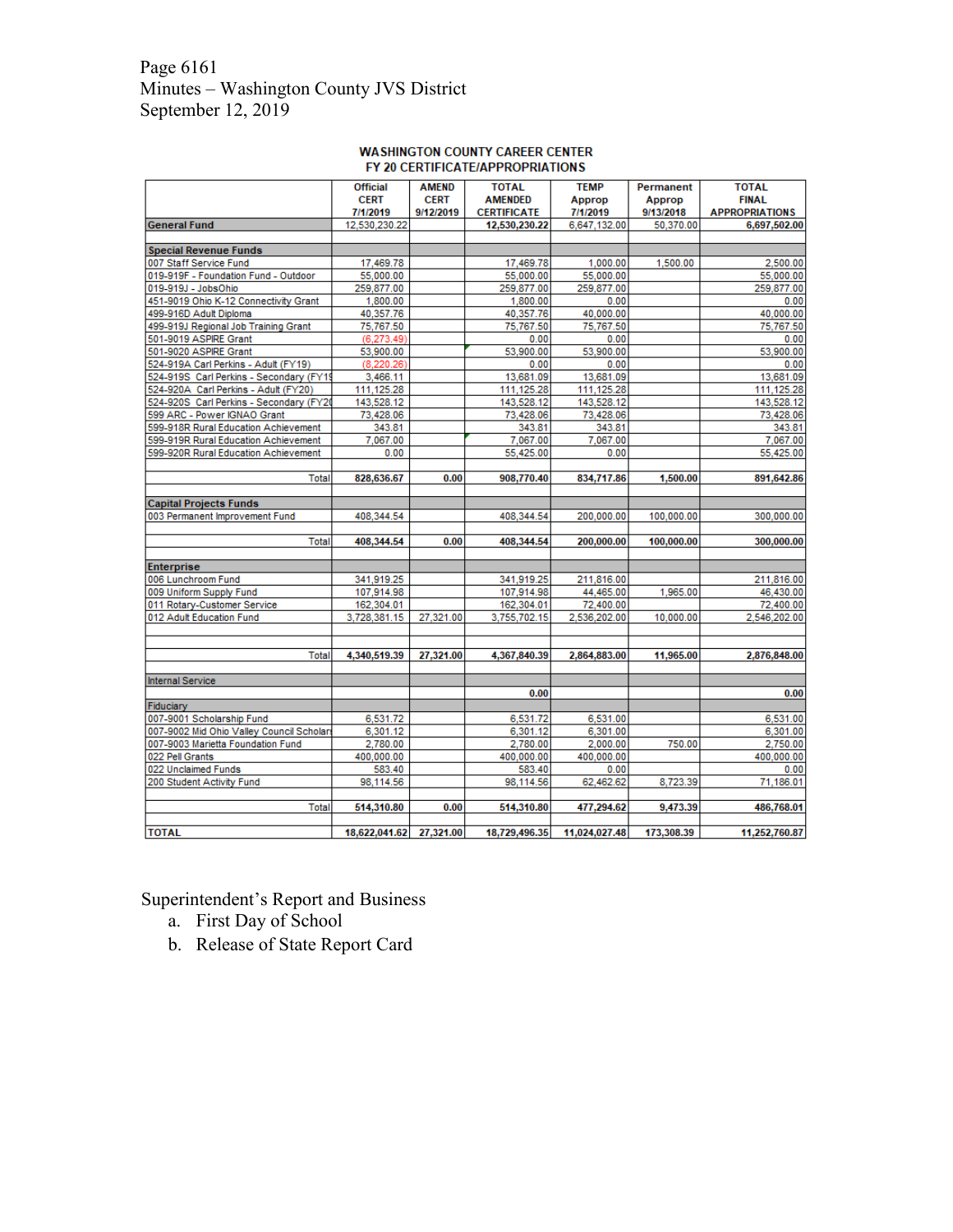Page 6162 Minutes – Washington County JVS District September 12, 2019

# **Resolution #59-19**

Moved by Mr. Lauer seconded by Mr. Arnold to adopt the consent agenda items:

- a. Accept the following donations:
	- 1. Don Wood Ford Lincoln Inc, 2065 E. State Street, Athens, OH 45701 donated a 2013 Ford Focus for the Secondary Auto Mechanics Program to use for training purposes.
	- 2. Tiffany Hesson, 1397 Weppler Road, Lowell, OH donated various medical equipment to the Medical College Prep/Patient Health Care Programs to use for training purposes.
	- 3. DuPont, 8480 DuPont Road, Building 145 Second Floor, Washington, WV donated transmitters and control valves valued at \$500.00 to the Outdoor Training Facility.
- b. Employ the following substitute teacher for 2019-2020: Jane Adkins at a rate of \$100.00/day.
- c. Employ the following part-time Adult Technical Training non-instructor for the year ending June 30, 2020:

| <b>Name</b>           | Area                   | Rate/Hr. | <b>Effective</b>   |
|-----------------------|------------------------|----------|--------------------|
| Gene Bartlett         | CDL Support/Technician | \$21.75  | September 23, 2019 |
| <b>Bradford Boyer</b> | CDL Support/Technician | \$22.50  | September 23, 2019 |
| Steven Burnfield      | CDL Support/Technician | \$22.50  | September 23, 2019 |
| Dana Johnson          | Chemical Tech. Support | \$24.00  | September 16, 2019 |
| Coy Rosenlieb         | Chemical Tech. Support | \$24.00  | September 16, 2019 |
| Brian Wise            | CDL Support/Technician | \$20.25  | September 23, 2019 |

d. Employ the following part-time Adult Technical Training instructor for the year ending June 30, 2020:

| Mendy Barth         | <b>Medical Assistant</b>                 | \$24.00 | September 23, 2019 |
|---------------------|------------------------------------------|---------|--------------------|
| Mendy Barth         | <b>Medical Billing Specialist</b>        | \$24.00 | September 23, 2019 |
| *Gene Bartlett      | <b>CDL</b>                               | \$29.00 | September 23, 2019 |
| *Bradford Boyer     | <b>Industrial Maintenance Mechanic</b>   | \$30.00 | September 23, 2019 |
| *Bradford Boyer     | Welding                                  | \$30.00 | September 23, 2019 |
| *Steven Burnfield   | <b>CDL</b>                               | \$30.00 | September 23, 2019 |
| **Erica Chidester   | <b>Medical Assistant</b>                 | \$22.40 | September 23, 2019 |
| Ashley Hardesty     | Aspire                                   | \$20.80 | July 31, 2019      |
| <b>Steve McLain</b> | <b>DIT</b>                               | \$43.00 | September 16, 2019 |
| <b>Steve McLain</b> | Industrial Maintenance Mechanic          | \$29.00 | September 16, 2019 |
| <b>Steve McLain</b> | <b>Instrumentation &amp; Electricity</b> | \$29.00 | September 16, 2019 |
| *Brandon Nash       | <b>Business Office Skills Specialist</b> | \$23.00 | September 23, 2019 |
| *Brandon Nash       | <b>COST</b>                              | \$26.00 | September 23, 2019 |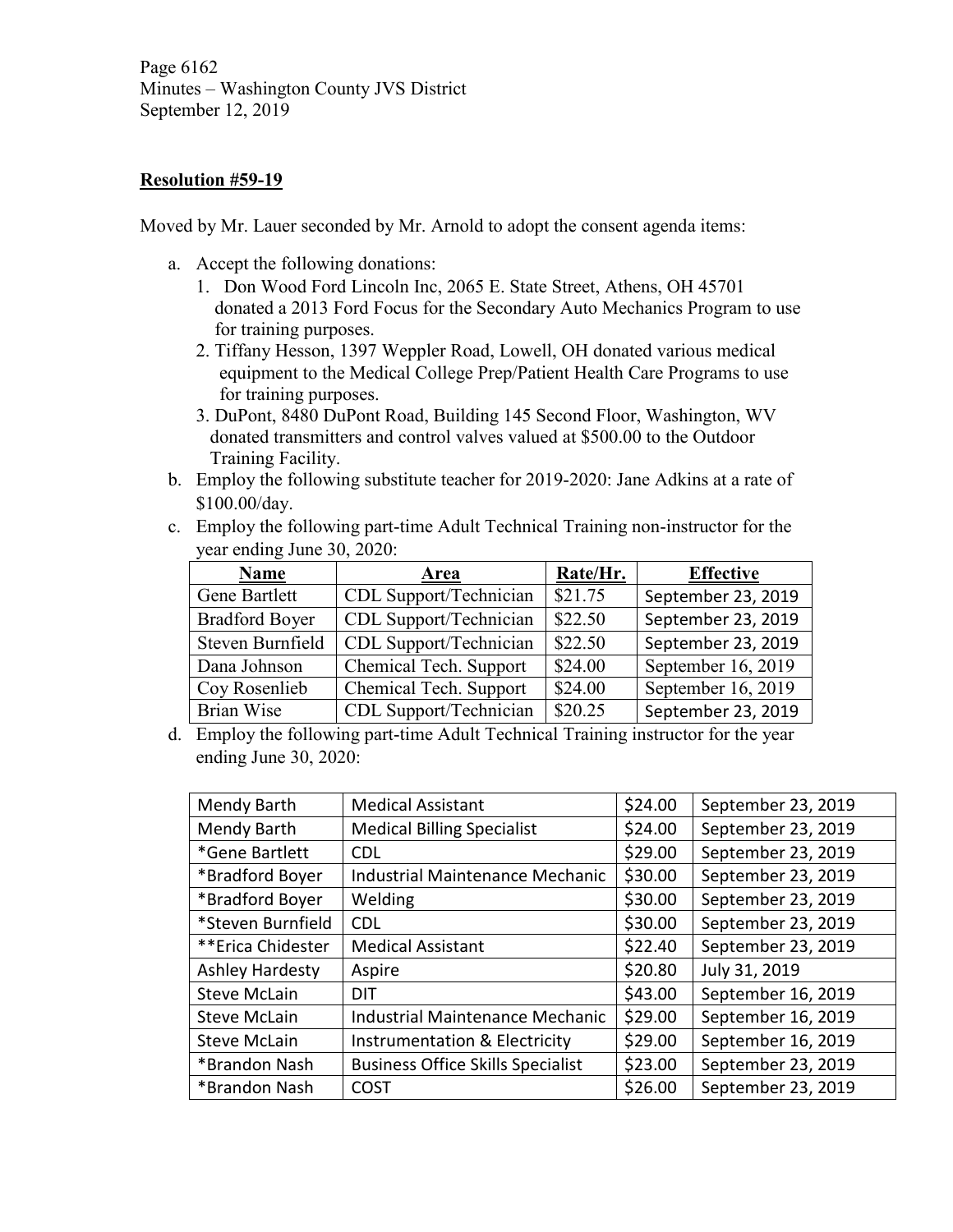Page 6163 Minutes – Washington County JVS District September 12, 2019

| *Brandon Nash       | <b>Information Tech Professional</b>     | \$23.00 | September 23, 2019 |
|---------------------|------------------------------------------|---------|--------------------|
| *Amber Peck         | <b>Business Office Skills Specialist</b> | \$26.00 | September 23, 2019 |
| *Amber Peck         | <b>COST</b>                              | \$29.00 | September 23, 2019 |
| *Lisa Pinkerton     | <b>Medical Assistant</b>                 | \$22.40 | September 23, 2019 |
| *Lisa Pinkerton     | <b>Medical Billing Specialist</b>        | \$22.40 | September 23, 2019 |
| *Lisa Pinkerton     | <b>Surgical Technologist</b>             | \$22.40 | September 23, 2019 |
| *Vickie Post        | <b>Medical Assistant</b>                 | \$24.80 | September 23, 2019 |
| *Vickie Post        | <b>Medical Billing Specialist</b>        | \$24.80 | September 23, 2019 |
| <b>Esther Salem</b> | Computers                                | \$25.00 | August 12, 2019    |
| <b>Esther Salem</b> | COST                                     | \$28.00 | August 12, 2019    |
| <b>Esther Salem</b> | <b>Information Tech Professional</b>     | \$25.00 | August 12, 2019    |
| *John Tansey        | <b>Chemical Operator</b>                 | \$30.00 | September 23, 2019 |
| *John Tansey        | <b>Chemical Technician</b>               | \$30.00 | September 23, 2019 |
| *John Tansey        | DIT                                      | \$44.00 | September 23, 2019 |
| *Brian Wise         | <b>CDL</b>                               | \$27.00 | September 23, 2019 |

(\*)-Amended from the original contract amount approved per Board Resolution #48-19.

(\*\*)-Pending BCI & FBI background checks.

e. Approved the following supplemental contract for 2019-2020:

| Rio Grande:  |            |         |
|--------------|------------|---------|
| Phyllis Boyd | First Year | \$3,000 |

- f. Employ **Lauren Copen** as the Resident Educator Mentor \$3,000 for school yezxar 2019-2020, to be paid in June 2020, per Section 11.12 of negotiated agreement.
	- 1. Phyllis Boyd  $-1<sup>st</sup>$  Year
	- 2. Kimberly Miller  $2<sup>nd</sup>$  Year
	- 3. Paul Westbrook  $-2<sup>nd</sup>$  Year
- g. Employ **Ken Gebhart** as the Resident Educator Coach \$500 for school year 2019-2020, to be paid in June 2020, per Section 11.12 of negotiated agreement. 1. Daniel Dailey –  $3<sup>rd</sup>$  Year
- h. Employ Lloyd D. Dennis, M.D. as consulting physician for the 2019-20 school year. He is to be paid the sum of \$1.00 for his services.
- Roll Call: Ms. Adams Hall, Aye; Mr. Arnold, Aye; Mr. Booth, Absent; Mr. Lang, Aye; Mr. Lauer, Aye; Mrs. West, Aye; President West declared the resolution adopted.

# **Resolution #60-19 – Approve Board Policy**

Moved by Mr. Lang and seconded by Mr. Lauer to adopt the following resolution: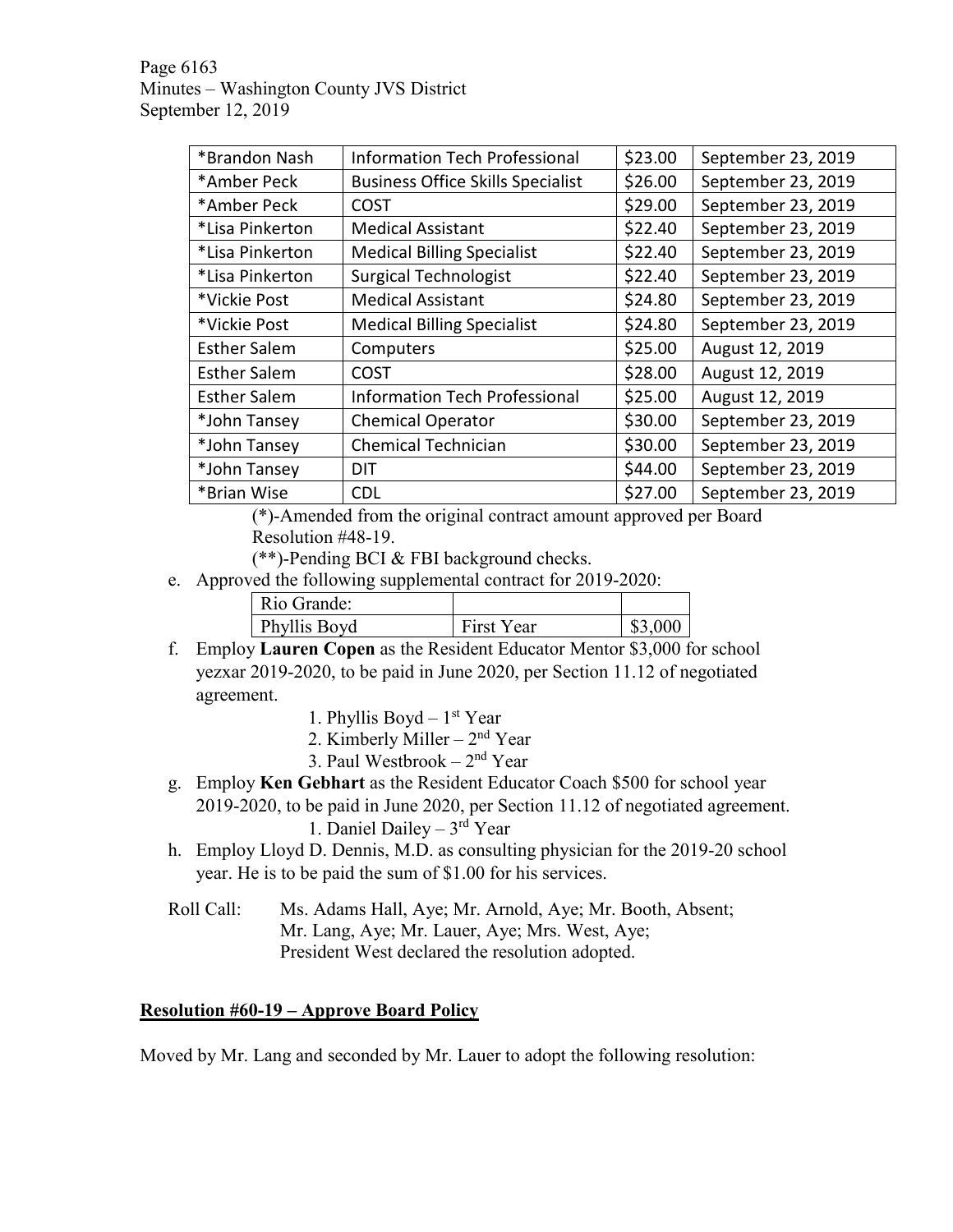Page 6164 Minutes – Washington County JVS District September 12, 2019

BE IT RESOLVED, The Board approves the following policy changes (new, revised) as set forth below:

| <b>Policy Number</b> | <b>Policy Name</b> | <b>Change</b> |
|----------------------|--------------------|---------------|
| 4433                 | Vacation           | Revised       |

All nonteaching personnel employed twelve (12) month will receive vacation with pay as follows:

Less than 5 years of service  $-10$  working days per year - earn 0.83 days per month (5 or more years will follow current Policy).

Roll Call: Ms. Adams Hall, Aye; Mr. Arnold, Aye; Mr. Booth, Absent; Mr. Lang, Aye; Mr. Lauer, Aye; Mrs. West, Aye; President West declared the resolution adopted.

# **Resolution #61-19 – Employ Industrial/Customized Training Manager**

Moved by Mr. Lauer and seconded by Mr. Arnold to adopt the following resolution:

Employ: **Curtis Copen** Industrial/Customized Training Manager 1 year Beginning: September 16, 2019 Salary Step: Class III, Step  $4$  (7  $\frac{1}{2}$  hours/day) - (260 days a year) at \$58,717.13 (pro-rated salary for 206 days) – 19 pays for the remainder of the 2019-2020 school year.

BE IT FURTHER RESOLVED, That under the provisions of ORC 3319.01, such Employer shall be directed and signed.

Roll Call: Ms. Adams Hall, Aye; Mr. Arnold, Aye; Mr. Booth, Absent; Mr. Lang, Aye; Mr. Lauer, Aye; Mrs. West, Aye; President West declared the resolution adopted.

## **Resolution #62-19 – Employ Medical Programs Manager**

Moved by Mr. Lang and seconded by Mr. Lauer to adopt the following resolution:

Employ: **Erica Chidester** Medical Programs Manager 1 year Beginning: October 21, 2019 Salary Step: Class III, Step 4 (7  $\frac{1}{2}$  hours/day) - (260 days a year) at \$51,591.27 (pro-rated salary for 181 days) – 16 pays for the remainder of the 2019-2020 school year.